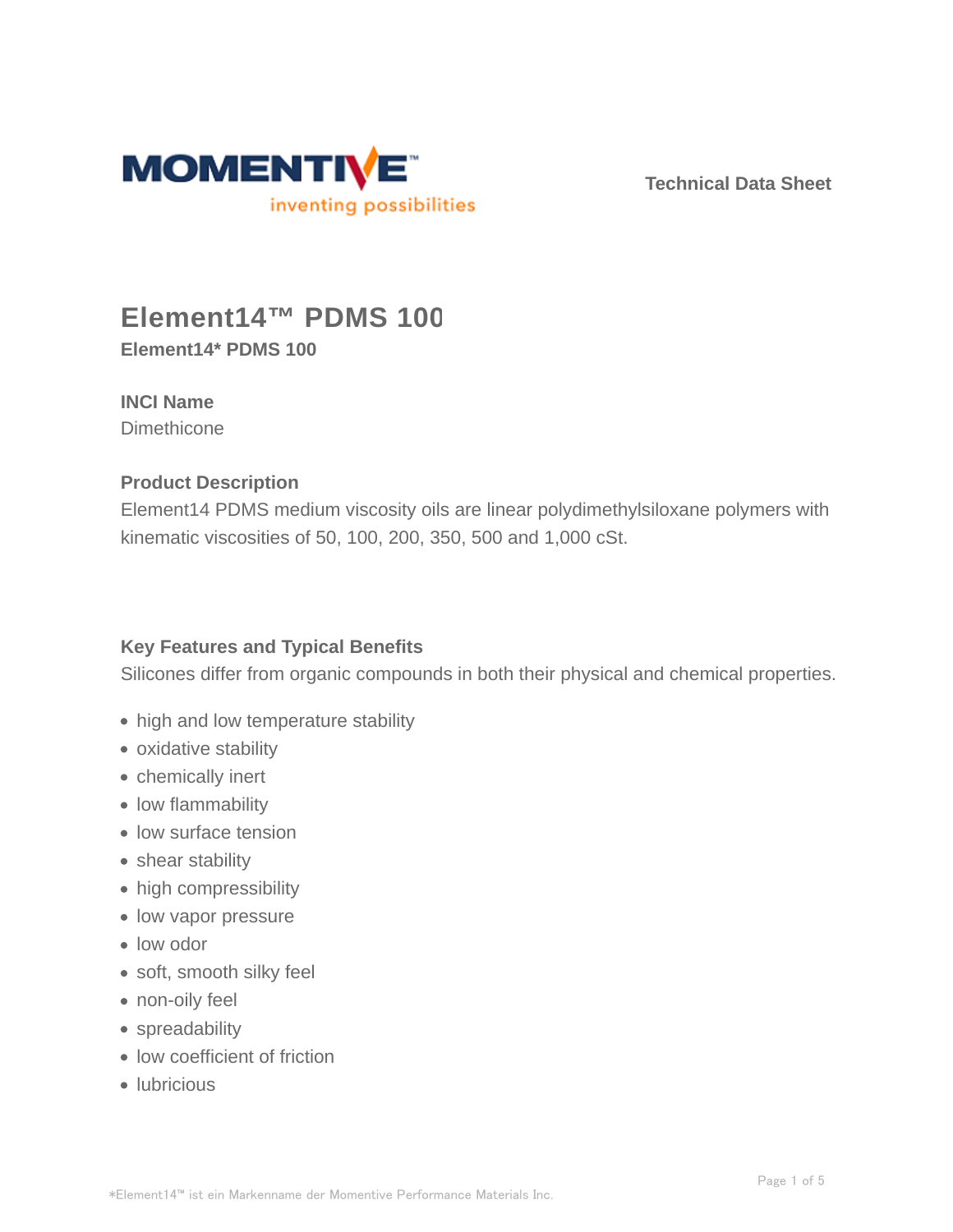## **Typical Properties**

|                                            | <b>PDMS</b>             | <b>PDMS</b> | <b>PDMS</b> | <b>PDMS</b> | <b>PDMS</b> | Element14 Element14 Element14 Element14 Element14 Element14<br><b>PDMS</b> |
|--------------------------------------------|-------------------------|-------------|-------------|-------------|-------------|----------------------------------------------------------------------------|
|                                            | 50                      | 100         | 200         | 350         | 500         | 1000                                                                       |
| <b>Viscosity cSt</b>                       | 50                      | 100         | 200         | 350         | 500         | 1000                                                                       |
| Appearance                                 | Clear, Colorless Liquid |             |             |             |             |                                                                            |
| Specific Gravity at<br>$25^{\circ}$ C      | 0.96                    | 0.97        | 0.97        | 0.97        | 0.97        | 0.97                                                                       |
| Refractive Index at<br>$25^{\circ}$ C      | 1.4                     | 1.4         | 1.4         | 1.4         | 1.4         | 1.4                                                                        |
| Flash Point, Open<br>Cup, °C               | >300                    | >302        | >302        | >302        | >302        | >302                                                                       |
| Pour Point, °C                             | $-54$                   | $-47$       | $-47$       | -47         | $-47$       | $-47$                                                                      |
| <b>Surface Tension</b><br>Dynes/cm at 25°C | 20.8                    | 20.9        | 21          | 21.1        | 21.1        | 21.3                                                                       |

### **Potential Applications**

Element14 PDMS medium viscosity oils may be considered for use in several industrial and consumer applications.

- heat and mechanical transfer fluid
- hydraulic fluid electrical insulating fluid
- water repellent
- polish ingredient
- mold release agent
- lubricant
- anti-foam
- personal care ingredient
- textile spin finishes
- paints and coatings additive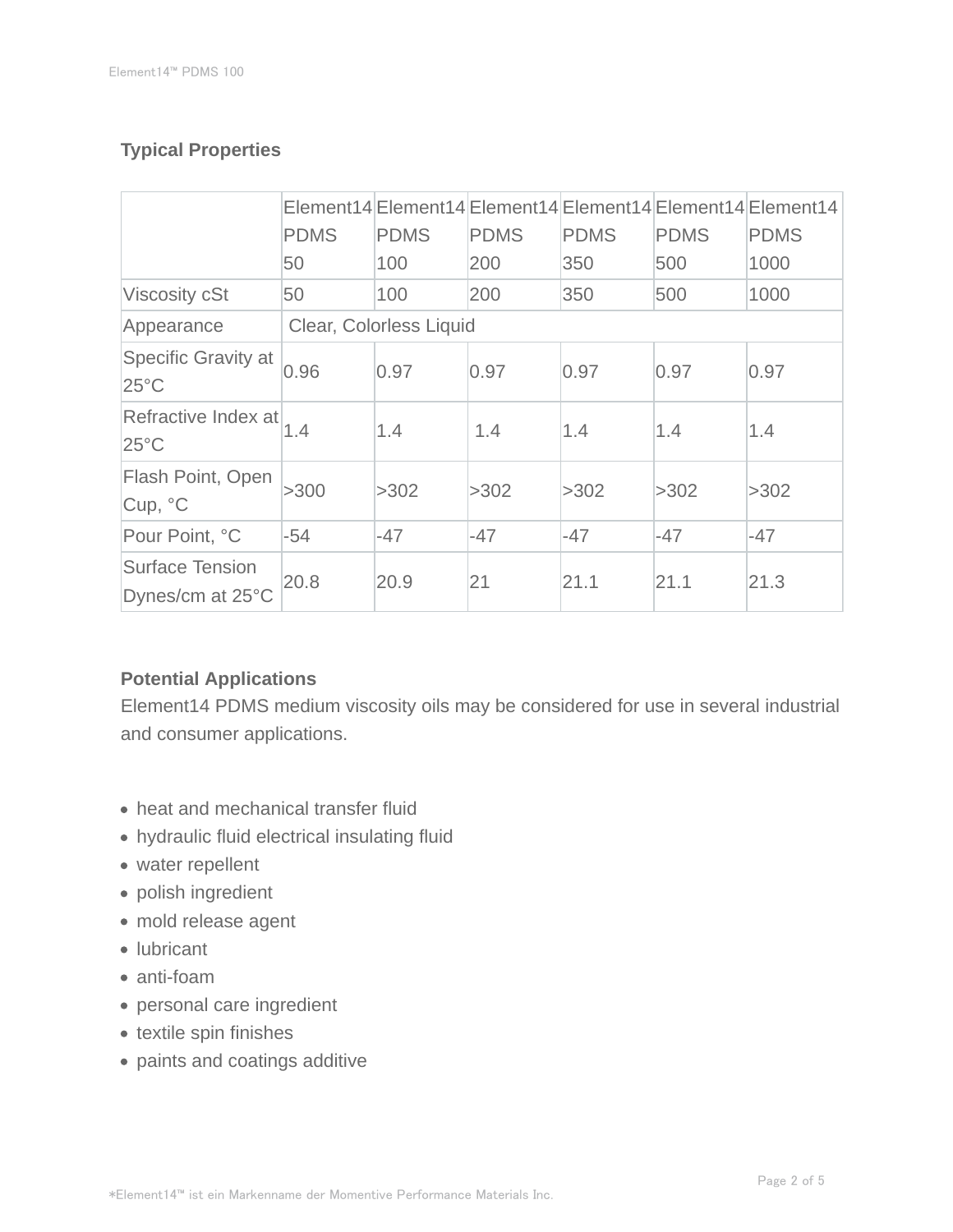#### **Patent Status**

Nothing contained herein shall be construed to imply the nonexistence of any relevant patents or to constitute the permission, inducement or recommendation to practice any invention covered by any patent, without authority from the owner of the patent.

#### **Product Safety, Handling and Storage**

Customers should review the latest Safety Data Sheet (SDS) and label for product safety information, safe handling instructions, personal protective equipment if necessary, emergency service contact information, and any special storage conditions required for safety. Momentive Performance Materials (MPM) maintains an aroundthe-clock emergency service for its products. SDS are available at www.momentive.com or, upon request, from any MPM representative. For product storage and handling procedures to maintain the product quality within our stated specifications, please review Certificates of Analysis, which are available in the Order Center. Use of other materials in conjunction with MPM products (for example, primers) may require additional precautions. Please review and follow the safety information provided by the manufacturer of such other materials.

#### **Limitations**

Customers must evaluate Momentive Performance Materials products and make their own determination as to fitness of use in their particular applications.

## **Contact Information**

Email commercial.services@momentive.com

#### **Telephone**

| <b>Americas</b>        | <b>Latin America</b> | <b>EMEAI- Europe, Middle</b> | <b>ASIA PACIFIC</b> |  |
|------------------------|----------------------|------------------------------|---------------------|--|
|                        |                      | East, Africa & India         |                     |  |
| +1 800 295 2392 Brazil |                      | <b>Europe</b>                | China               |  |
| Toll free*             | +55 11 4534 9650     | +390510924300                | 800 820 0202        |  |
| +704 805 6946          | <b>Direct Number</b> | Direct number                | Toll free           |  |
| <b>Direct Number</b>   |                      |                              | +86 21 3860 4892    |  |
|                        |                      |                              | Direct number       |  |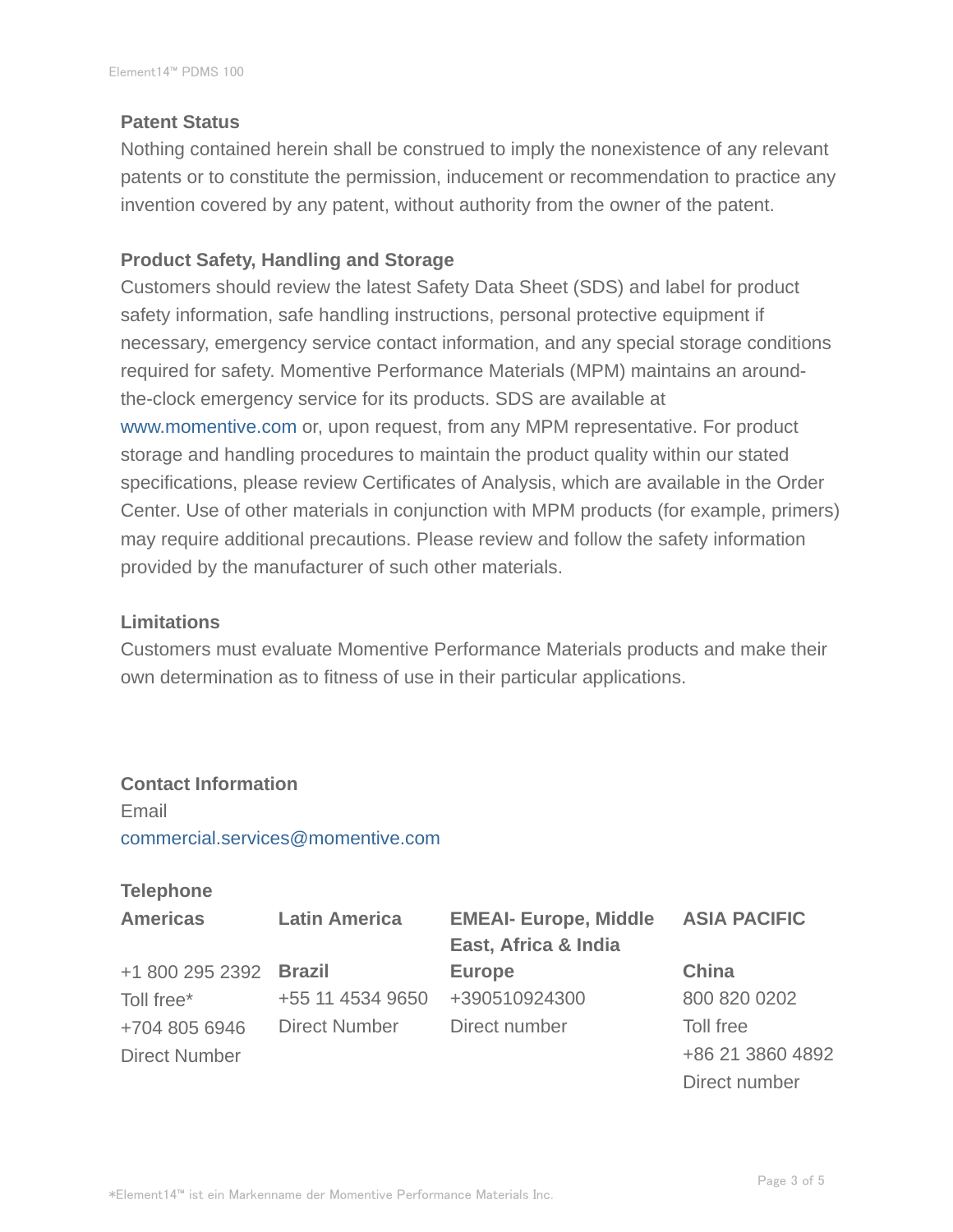| *All American | <b>Mexico</b>        | India, Middle East &      | Japan           |  |
|---------------|----------------------|---------------------------|-----------------|--|
| countries     | +52 55 2169 7670     | <b>Africa</b>             | +81 3 5544 3111 |  |
|               | <b>Direct Number</b> | + 91 44 71212207          | Direct number   |  |
|               |                      | Direct number*            |                 |  |
|               |                      | *All Middle Eastern       | Korea           |  |
|               |                      | countries, Africa, India, | +82 2 6201 4600 |  |

For literature and technical assistance, visit our website at: www.momentive.com

#### **DISCLAIMER:**

**THE MATERIALS, PRODUCTS AND SERVICES OF MOMENTIVE PERFORMANCE MATERIALS INC. AND ITS SUBSIDIARIES AND AFFILIATES (COLLECTIVELY "SUPPLIER"), ARE SOLD SUBJECT TO SUPPLIER'S STANDARD CONDITIONS OF SALE, WHICH ARE INCLUDED IN THE APPLICABLE DISTRIBUTOR OR OTHER SALES AGREEMENT, PRINTED ON THE BACK OF ORDER ACKNOWLEDGMENTS AND INVOICES, AND AVAILABLE UPON REQUEST. ALTHOUGH ANY INFORMATION, RECOMMENDATIONS, OR ADVICE CONTAINED HEREIN IS GIVEN IN GOOD FAITH, SUPPLIER MAKES NO WARRANTY OR GUARANTEE, EXPRESS OR IMPLIED, (i) THAT THE RESULTS DESCRIBED HEREIN WILL BE OBTAINED UNDER END-USE CONDITIONS, OR (ii) AS TO THE EFFECTIVENESS OR SAFETY OF ANY DESIGN INCORPORATING ITS PRODUCTS, MATERIALS, SERVICES, RECOMMENDATIONS OR ADVICE. EXCEPT AS PROVIDED IN SUPPLIER'S STANDARD CONDITIONS OF SALE, SUPPLIER AND ITS REPRESENTATIVES SHALL IN NO EVENT BE RESPONSIBLE FOR ANY LOSS RESULTING FROM ANY USE OF ITS MATERIALS, PRODUCTS OR SERVICES DESCRIBED HEREIN.** Each user bears full responsibility for making its own determination as to the suitability of Supplier's materials, services, recommendations, or advice for its own particular use. Each user must identify and perform all tests and analyses necessary to assure that its finished parts incorporating Supplier's products, materials, or services will be safe and suitable for use under end-use conditions. Nothing in this or any other document, nor any oral recommendation or advice, shall be deemed to alter, vary, supersede, or waive any provision of Supplier's standard Conditions of Sale or this Disclaimer, unless any such modification is specifically agreed to in a writing signed by Supplier. No statement contained herein concerning a possible or suggested use of any material, product,